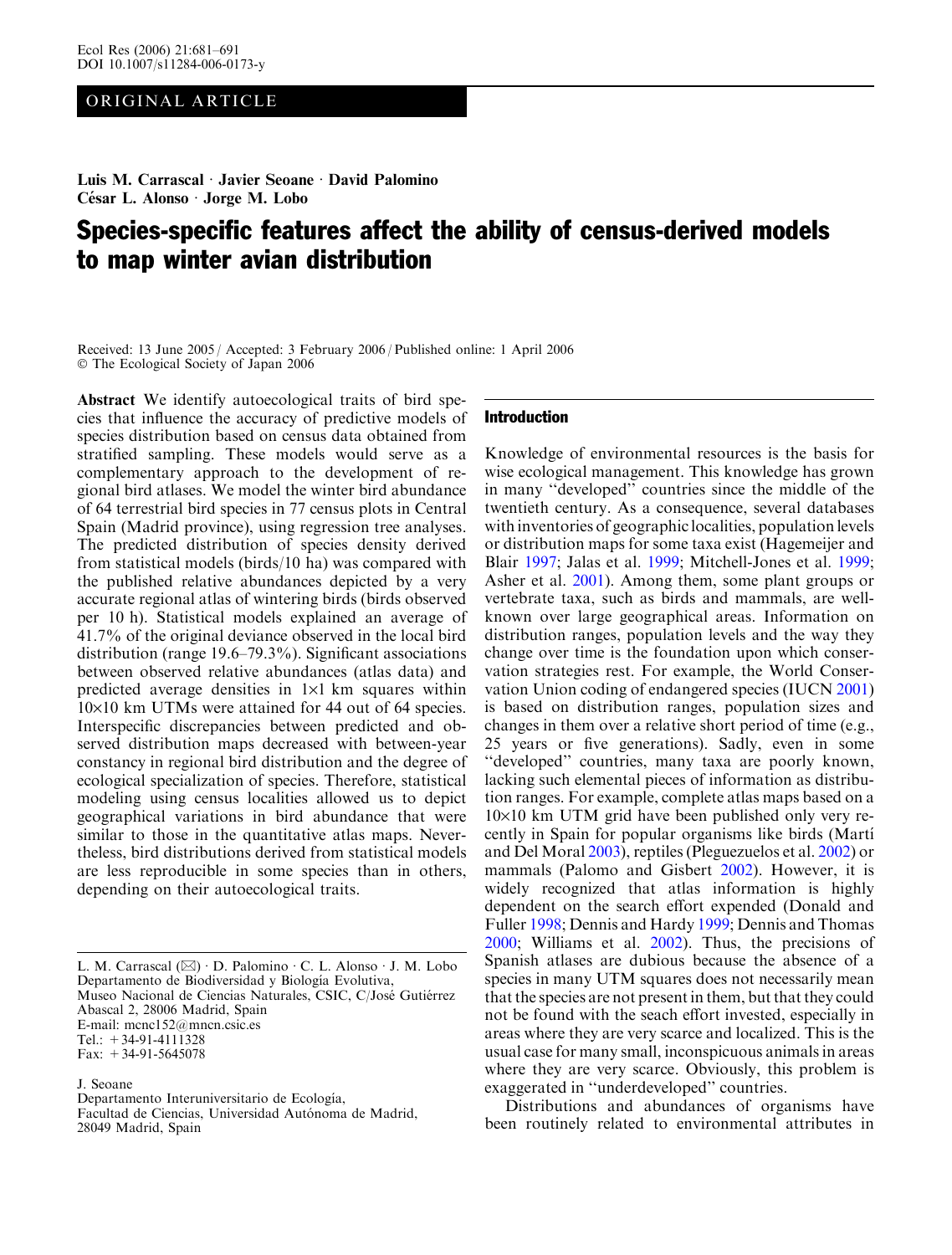several research programs like ecological biogeography, wildlife management and analyses of ecological niches (Austin et al. [1990;](#page-8-0) Iverson and Prasad [1998;](#page-9-0) Teixeira et al. [2001;](#page-9-0) Atkinson et al. [2002\)](#page-8-0). A plethora of statistical methods have been used in the last 30 years to carry out this approach (Guisan and Zimmermann [2000](#page-9-0); Anderson et al. [2003](#page-8-0)), although a common pattern has emerged in many of these studies: habitat characteristics and environmental variables are frequently closely related to organism abundance and occurrence if proper models of association are used (these are not always linear relationships: see Osborne et al. [2001;](#page-9-0) Scott et al. [2002](#page-9-0)). These statistical models have helped to develop our understanding of the dispersions and abundances of organisms at different spatial scales (e.g., Arau´jo and Williams [2000;](#page-8-0) Martínez et al. [2003;](#page-9-0) Brotons et al. [2004a\)](#page-8-0), and to resolve the question of whether observed ecological patterns arise from causal or casual foundations (Legendre and Legendre [1998](#page-9-0)). On some occasions, the scope of this approach has been widened and it has been used in attempts to make prospective statements about distribution–abundance in other nonsam-pled areas (Seoane et al. [2003](#page-9-0); Araújo et al. [2005\)](#page-8-0) or to predict the future given several scenarios (climatic change, environmental impacts: Iverson and Prasad [1998](#page-9-0); Pearson et al. [2002](#page-9-0)).

Nevertheless, little work has been done to determine how species-specific traits influence the predictive capabilities of distribution models (but see Boone and Krohn [1999](#page-8-0); Stockwell and Peterson [2002;](#page-9-0) Kadmon et al. [2003](#page-9-0)). For example, among groups of animal species, the successes of several modeling techniques are inversely related to the spatial variability (mobility and nomadism) and the niche width, but there are some effects that are not consistent across all biological groups (Pearce and Ferrier [2000b;](#page-9-0) Pearce et al. [2001\)](#page-9-0). Similar effects have been found within particular groups of species, with negative effects of niche width and positive effects of commonness, abundance and detectability (Boone and Krohn [1999;](#page-8-0) Kadmon et al. [2003](#page-9-0)). In contrast, Stockwell and Peterson [\(2002\)](#page-9-0) found that the range size of species had a negative influence on the predictive accuracies of models, and no effects for other speciesspecific traits such as use of primary habitat, ecological breadth, migratory behavior or body size. Analyzing the association between species biological traits and model accuracy is a useful approach because we could improve the sampling of some species (e.g., by modifying survey protocols) if we knew the effects that specific traits have on modeling results.

Considering this ecological and statistical background, and the growing need for accurate biodiversity inventories in order to foster good environmental decisions or conservation plans, this paper attempts to link distribution mapping to species-specific modeling, taking into account habitat attributes. We obtained census data on avian abundance during the winter in Central Spain (Madrid) in order to model and predict bird distribution. The forecasts were used to evaluate their

congruence with the recently published atlas of wintering birds in the same region (Del Moral et al. [2002](#page-9-0)), a very geographically diverse area of  $8,000 \text{ km}^2$  with wide climatologic, botanical and land use variations. This is a modern and highly accurate atlas containing distribution maps that provide relative abundances of bird species, expressed in birds observed per 10 h.

Working with very mobile taxa in winter, when it is particularly difficult to produce distribution maps (Bibby et al. [2000](#page-8-0)), we modeled bird distributions in terms of simple environmental and habitat variables throughout a large region using census inventories, and tried to answer the following questions:

- 1. Can statistical models obtained with a randomly stratified protocol be used to predict quantitative distribution maps (relative abundances) of species?
- 2. Are there clear species-specific traits constraining the predictive power of the distribution models and the accuracies of the maps produced?

Interspecific variation in predictive errors

Interspecific discrepancies are expected in the modeling results since species differ in many ecological traits related to their patterns of distribution and abundance (e.g., Kadmon et al. [2003](#page-9-0)) and to differences in interactions between the species and observers while sampling. Below we summarize the main hypotheses, and their associated predictions, which are used to explain why we expect some of the species to be modeled better than others.

Commonness at the regional scale (the UTM squares occupied), a measure of how widespread a species is, should be linked to the correlation between the atlas maps observed and those predicted by models (Kadmon et al. [2003\)](#page-9-0). This is because the more widespread species often have broader niche widths and are expected to track environmental variability more tightly than the very scarce ones (Gaston and Blackburn [2000\)](#page-9-0). Nevertheless, Stockwell and Peterson [\(2002\)](#page-9-0) found that the maximum predictive accuracy of a model was not independent of range size, as widespread species were modeled less accurately.

Between-years constancy in regional distribution can be understood as a direct measurement of the spatial stability of the distribution area (Boulinier et al. [1998](#page-8-0); Maron et al. [2005\)](#page-9-0). This is an important concern when studying very mobile organisms, like birds in winter, which can perform short migrations tracking benign environmental conditions (e.g., avoiding cold spells in mountainous areas). From this measurement of how stable residency areas are in winter, it is expected that higher between-years constancy in atlas maps is associated with better agreement between the atlas maps and the census-based predicted maps.

Species with specialized environmental requirements (stenotopic), and those whose preferred habitats are scarce and clearly identifiable in the study region, should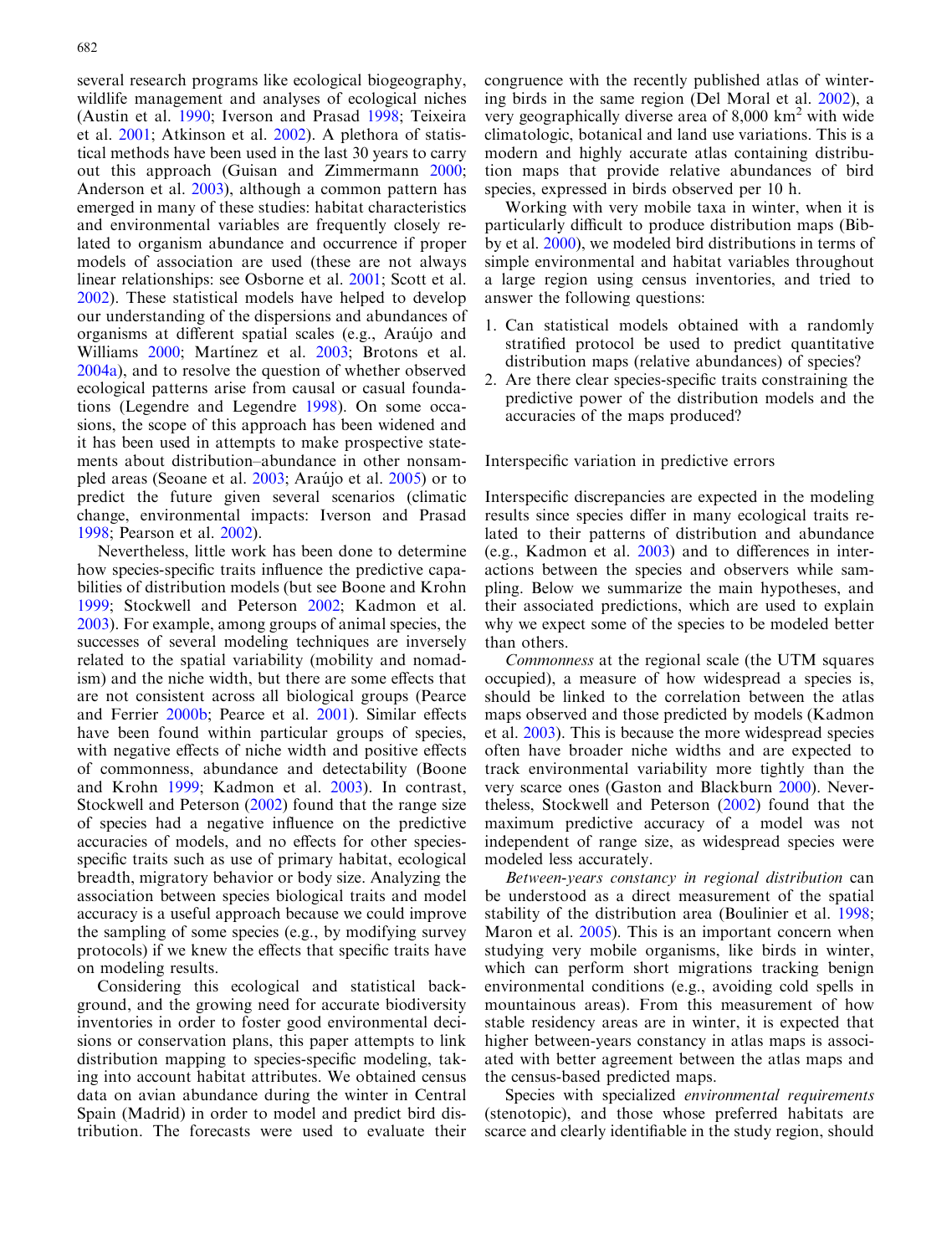stand a better chance of being accurately predicted because of their sharply defined distribution patterns (the census samples where the species is absent versus others where the species is present and abundant; Seoane et al. [2005](#page-9-0)). These remarkable patterns of habitat preference and distribution should be also captured by atlas maps (see also Kadmon et al. [2003;](#page-9-0) Brotons et al. [2004b](#page-8-0)).

Maximum ecological densities of species (the highest abundance in the region) are expected to increase the correlation between predicted and observed maps, because the species with the highest abundances in the study region are those with the largest variability in the variables to be modeled (densities in census plots) and checked (relative abundance within atlas squares). This fact should allow us to obtain models that explain a large proportion of the spatial variation in abundance (Seoane et al. [2005](#page-9-0)). On the other hand, less powerful models and inaccurately predicted maps are expected when the range in the response variable is lower in very rare or relatively scarce species.

Grouping behavior of the species should constrain the correlation between predicted and observed maps. We expect more variation among estimations of relative abundance in quantitative inventory work for species gathering in large flocks than for those living alone or in small flocks. Thus, abundance estimations in census plots and in atlas squares should be more unstable in species living in large groups, precluding the attainment of good predictions.

Inconspicuousness should limit the prediction of accurate distribution maps, because less conspicuous species are more likely to remain undetected in inventory work, especially if they are rare. Therefore, less detectable species should provide unstable estimations of relative abundance in atlas work (Seoane et al. [2005\)](#page-9-0).

#### Methods

#### Study area

The study area was located in the center of the Iberian Peninsula, comprising Madrid province and nearby areas (less than 50 km from the province border). This region is very diverse environmentally, including high mountain areas reaching 2,450 m a.s.l. as well as lowland plateaus only 450 m a.s.l. Winter climate is colder in the highest areas of the Guadarrama Range (average winter temperature of  $0.5 \degree C$  above 2,000 m a.s.l., and regular snowfalls) than in the mild and wet valleys of the Tajo Basin (average winter temperature of  $6.9 \degree C$  under 600 m a.s.l.). There is a wide variety of habitats in this region: four main autochthonous forests [pine woods (Pinus sylvestris), riparian woods, deciduous oak woods (Quercus pyrenaica) and evergreen holm-oak woods (Quercus ilex)], parklands of ashes (Fraxinus angustifolia) or holm-oaks devoted to livestock, several types of shrublands, artificial and natural pasturelands, marshlands, rock outcrops, various agricultural

formations (vineyards, olive plantations, cereal croplands) and urban areas (from small villages to large cities). See Izco ([1984\)](#page-9-0) for more details and descriptions of the geographic, climatic and botanic characteristics of the study region.

The data analyses performed in this paper use three independent sources of information: bird census transects, relative abundance in UTM squares derived from the bird atlas, and environmental variables describing geographical location and habitat attributes.

## Census data

Bird censuses of terrestrial habitats were performed during winter (December, January and the first fortnight of February) by the authors of this paper and were also obtained from data published in the literature (Santos et al. [1983;](#page-9-0) Potti [1985a,](#page-9-0) [1985b](#page-9-0); Monreal [1986](#page-9-0); Carrascal [1988;](#page-8-0) Tellería et al. [1988](#page-10-0); Carrascal et al. [2000](#page-8-0)). The locations where censuses were taken by the authors were chosen in order to complement those already available in the literature, covering habitats or geographical areas lacking data. The time period covering the transects spanned from 1981 to 2003. All censuses were carried out following the same methodology: a line transect with survey belts of 25 m at each side of the progression line (Tellería [1986](#page-9-0); Bibby et al. [2000](#page-8-0)). We did not observe any consistent difference between the two datasets (those obtained from the literature and censuses taken by the authors of this study; see below). Although transect locations were not randomly selected, in part because some of them were obtained from the literature, we do not think this sampling design limitation introduces any bias, as they were established throughout the whole study area (see Fig. [1](#page-3-0)) covering all environments in the region (by habitat structure and altitude). Transects were established in ''homogeneous'' areas (those that did not have a mixture of different habitats). All censuses were obtained on windless days without precipitation, at 8:00–11:30 and 15:00–17:00 GMT, at a low rate of  $\sim$ 1– 3 km/h (slower in wooded habitats and/or places with many species and high densities). Data were obtained for 77 transects (see Fig. [1\)](#page-3-0), covering areas of 8–500 ha (median=32 ha; a line transect of 1 km samples 5 ha). Ninety-seven species were recorded in 4,173 ha. Due to sample limitations, statistical analyses were only performed with 64 species that appeared in at least five censuses. Bird density was expressed in birds/10 ha.

Each census transect was characterized by its geographic location (latitude and longitude), altitude, and seven variables describing habitat structure and floristic composition. An index of structural complexity and vegetation volume ranged from 0 to 5: 0—lacking in or containing very sparse vegetation cover; 1—pasturelands; 2—shrublands with sparse vegetation cover made up of bushes lower than 0.5 m; 3—thick shrublands with bushes higher than 0.3 m in height; 4—parklands, narrow riparian woods, hedgerows; 5—dense forests with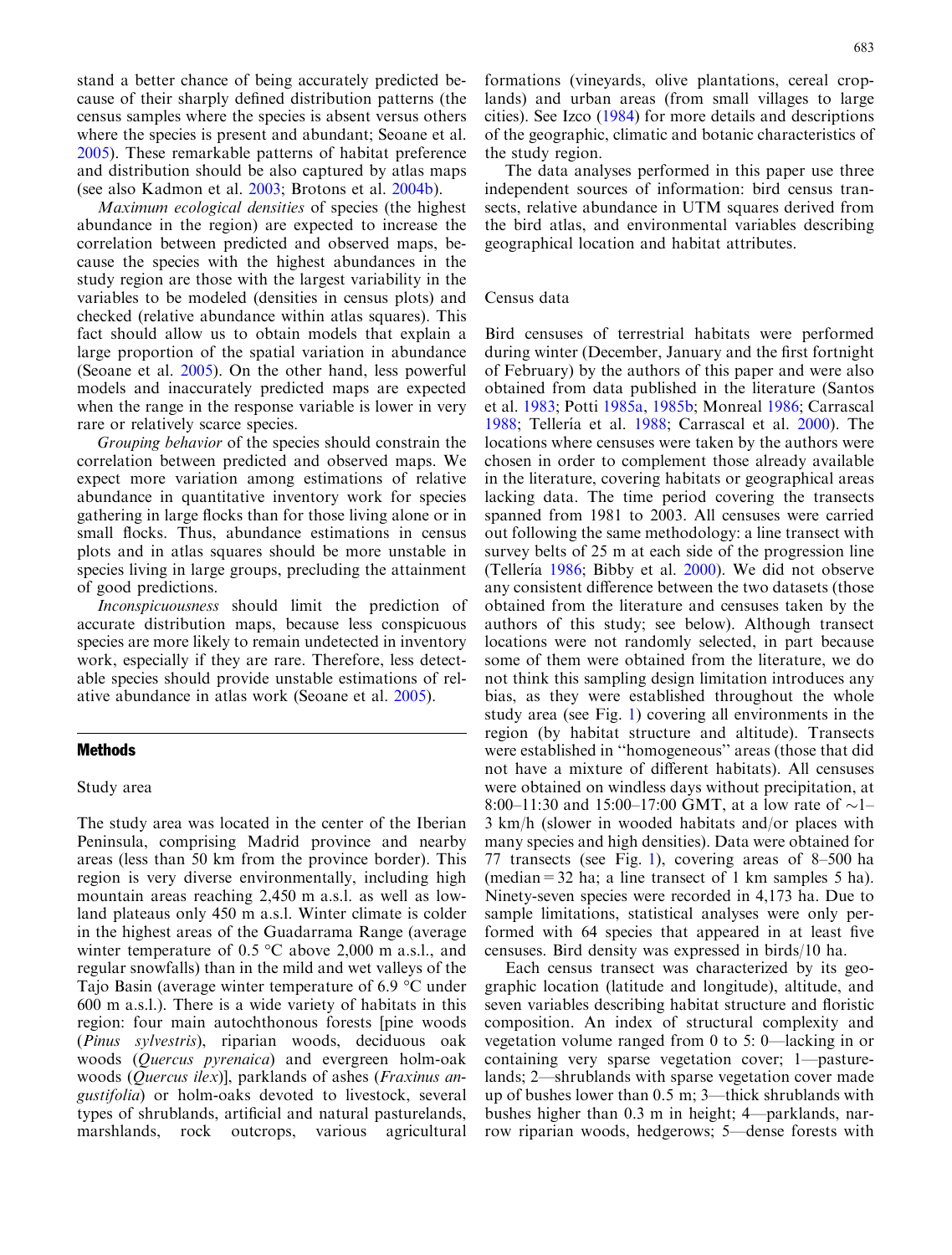<span id="page-3-0"></span>

Fig. 1 Location of the study area in Madrid province (Central Spain); 10 km UTM grid squares selected (shown in gray), and location of the 77 bird census transects used (circles)

trees higher than 4 m (mainly  $> 8$  m). Values of 0–1 were used to codify the absence (0) or the presence (1) of the following habitat attributes: agricultural use, urbanization, presence of water (pools, streams), rocky outcrops, coniferous trees, deciduous trees and evergreen trees.

During the winters of 1999–2003, the authors of this paper also recorded the flock sizes (FS) of bird species in the study region. When a species was sighted, we tried to count all of the individuals observed within a radius of 25 m. Using this procedure we obtained enough data to make a coarse-grained description of the average group sizes of the 64 species included in data analyses (sample sizes for all of the species ranged between 6 and 108 groups; median  $=$  34 groups).

The censuses used in this paper also counted the birds observed outside the census belts. An index of lateral detectability (DET) was constructed (Järvinen and Väisänen [1975](#page-9-0)) as the ratio between the birds belonging to each species observed inside the transect belt and the total number of birds observed (the ratio of main belt to total belt observations). This index reflects important species characteristics related to the interaction with the observer, such as song or call intensity and , conspicuousness and mobility. It ranges between high values for inconspicuous species (e.g., >85% of individuals observed less than 25 m away, on both sides of the observer: Passer montanus L. and Regulus regulus L.) to low figures for more detectable species (e.g., Buteo

buteo L. and Corvus corone L.;  $\leq 5\%$  of observations at less than 25 m; see also Järvinen and Väisänen [1976](#page-9-0); Järvinen [1978\)](#page-9-0).

## Atlas data

Atlas data was obtained from the atlas of wintering birds in Madrid (Del Moral et al. [2002\)](#page-9-0). In this quantitative atlas, the area of study is divided into 115  $10\times10$  km UTM squares that were prospected during the winters of 1999–2001 for a group of 76 experienced volunteers. The observers were asked to cover a minimum of 10 h per square (average time was  $0.24 \text{ h/km}^2$ ), sampling along routes in distinct habitats at a low speed. Time was invested in each habitat in proportion to the surface area covered by the habitat in the UTM square (Del Moral et al. [2002](#page-9-0)). Counts per UTM square were standardized afterwards to birds per 10 h, as an estimate of relative abundance. In the following analysis, we only used the data for 67 UTM squares that had more than 10 h of observation and more than 75% of their surface within the Madrid province (see Fig. 1).

Between-year constancy in regional distribution (BY) was estimated by considering the distribution patterns observed for the studied species over two consecutive winters (1999–2000 and 2000–2001). Spearman rank correlations  $(r<sub>s</sub>)$  were obtained that related the relative abundance (birds/10 h per UTM) across the 67 squares selected in both winters. The higher the  $r<sub>s</sub>$  value, the more stable the winter distribution patterns of the species in the study period. Commonness in the study region was estimated using the number of  $10\times10$  km UTM squares (out of a total of 67) occupied by the species.

Geographic information system databases

The statistical models (see below) built with the 77 transect census for the 64 species considered were used to produce predictive distribution maps for the whole study region. IDRISI 32 software (Eastman [1999](#page-9-0)) was used to obtain several digital raster maps for each of the explanatory variables considered at a spatial resolution of 1,000 m. Latitude and longitude digital maps were also developed using the scores for these spatial variables for each 1 km cell. Altitude scores come from a digital elevational model built using digital cartography (scale 1:200.000) provided by the cartographic division of the Comunidad de Madrid. The presence of water in each 1 km raster cell (pools or streams) was codified to a binomial variable (presence–absence) from a vectorial map of streams, rivers and flooded areas. Cells used for agriculture, cells used as urban land, cells containing rocky outcrops, and cells containing deciduous and evergreen forest or coniferous forest were also mapped using binomial variables from the raster information provided by the European Environment Agency (CO-RINE programme 1985–1990). The six levels of habitat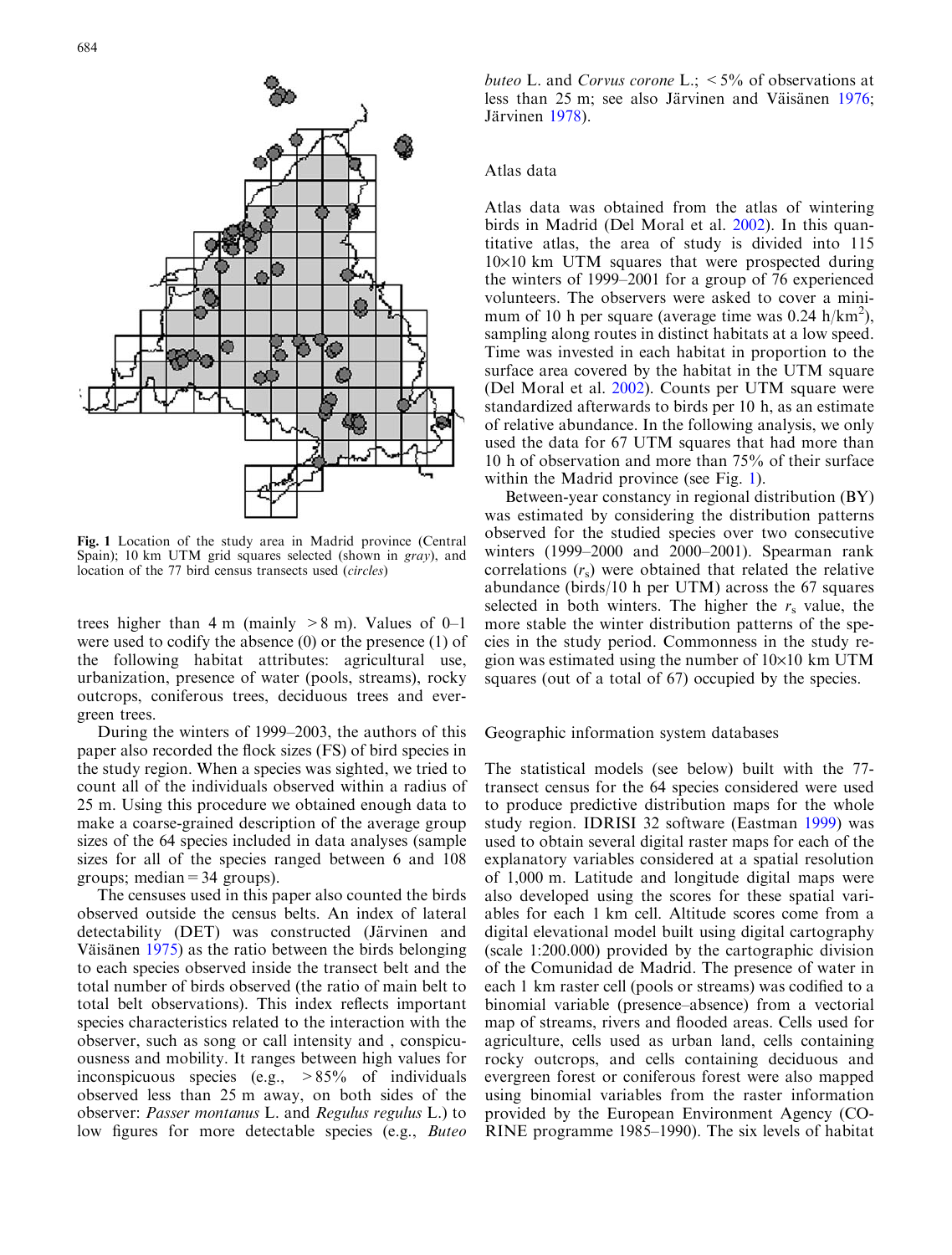complexity used were also derived from the CORINE land use categories.

#### Analytical procedures

Species density (birds/10 ha) in the census samples was modeled using the geographic positions of the transects and habitat characteristics as explanatory variables, and it was analyzed using regression tree analyses. This is a statistical tool related to general additive models where the response variable undergoes successive splits according to threshold values of the predictor variables that maximize the differences between the two resulting groups of samples. Regression trees can be used to deal with analytical problems linked to variables with non-Gaussian distributions, and they allow the interpretation of datasets with complex nonlinear relationships between response and predictor variables, and/or highorder interactions among predictor variables (Breiman et al. [1984;](#page-8-0) Venables and Ripley [1999;](#page-10-0) Boone and Krohn [2000](#page-8-0); De'ath and Fabricius [2000\)](#page-9-0). One important mechanism used to prevent trees from overfitting data is tree pruning. Pruning can be employed during tree construction (pre-pruning) based on stopping rules. The stopping rules used in this paper were that (1) nodes should contain at least ten censuses, and (2) the ''leaves'' (the ends of the tree tips) should include at least five censuses. Tree model significance was tested by means of the residual deviance (a measure of group heterogeneity) attained for the splitting criteria of the whole tree based on a chi-square test. Classification and regression trees were carried out using S-Plus 2000 software (Clark and Pregibon [1993;](#page-8-0) Crawley 2002).

Dichotomous explanatory predictors were entered as dummy variables. Geographical locations of transects (latitude and longitude) were included in the data analyses for two reasons. First, Carrascal et al. ([2002\)](#page-8-0) found clearly defined geographical patterns in avian abundance, diversity and species richness within this region when tracking the combined effects of altitude, temperature and precipitation (mainly from NE to SW). Second, the spatial contiguity of the sample units (i.e. the transects) has to be considered in order to control the spatial autocorrelation and to establish the spatial structure of the data used to analyze the field surveys (Legendre [1993](#page-9-0); Legendre et al. [2002\)](#page-9-0).

The models obtained for the 64 species were used to predict their relative abundances in the  $1\times1$  km squares taking into account environmental information obtained from geographical information system (GIS) databases. Final predictions for the  $67 \frac{10 \times 10}{10 \times 10}$  km UTM squares were the average densities for all of the  $1\times1$  km squares in each  $10\times10$  UTM square (100 1 $\times1$  km squares). This procedure matches the spatial resolution of both field approaches (survey transects and atlas data). The agreement between the predictions of the statistical models and the quantitative atlas maps was evaluated by correlating both datasets. We used Spearman rank

correlations between the relative abundances obtained from the the atlas for the  $10\times10$  UTM squares and the averaged model predictions for the 100 corresponding  $1\times1$  squares. The significance of each correlation is provided in order to help us to identify those species whose predicted maps are in strong agreement with the corresponding atlas maps. We did not transform the data in order to normalize them because it is impossible to do this with the abundance distributions observed for the species in the atlas work. The large number of zeros in the samples of the species studied (where the species was not present or was very unlikely to be detected in 20–30 h of atlas work) ruled out the application of any transformation in order to attain normality. Observed and predicted abundances were in different measurement units, although they refer to the same concept (how many birds per unit of standardized sampling effort; Bibby et al. [2000](#page-8-0)). Observed bird abundances were expressed in birds/10 h in the atlas data, while model predictions were in units of birds/10 ha for the regression trees.

The atlas work was carried out over two consecutive winters (1999–2001), while census work spanned a substantially longer period (1981–2003). Interannual variations in bird abundance in the study region should constrain the predictive abilities of the models and the correlation between predicted and observed maps. However, this potential bias is only a minor concern because 74% of the 77 censuses were done at the same time as the atlas work  $\pm 1$  year. Moreover, a preliminary exploration of the data did not reveal any significant effect of year on the recorded abundance of any species (correlating the residuals of the tree regression models with census year as a lineal predictor— $P > 0.1$ —in the 64 species analyzed).

Differences between the species' environmental preferences and the availability of those environments in the study region (ENVD) were calculated using the Euclidean distance between the means of the explanatory variables (excluding geographical coordinates) using the 77 census plots (the availability sample) and the weighted means of each species in the variables describing these 77 census plots (the preference sample). The weighted means of each species for the variables describing the census plots were obtained by considering densities of species in the censuses as well as the characteristics of the 77 line transects. Before computing the Euclidean distances, each variable was standardized to a mean of 0 and standard deviation of 1 (each variable weighed the same in distance estimations). The maximum abundance in the region  $(D_{\text{max}})$ was estimated as the highest density measured over the whole sample of 77 census plots. Commonness at a regional level (UTMs) was measured as the number of UTM squares occupied in Madrid within the sample of  $67 \frac{10}{10}$  km squares.

Associations between predictor variables (autoecological species traits in Table [1](#page-5-0): BY, FS, DET, ENVD,  $D_{\text{max}}$  and UTMs) and interspecific differences in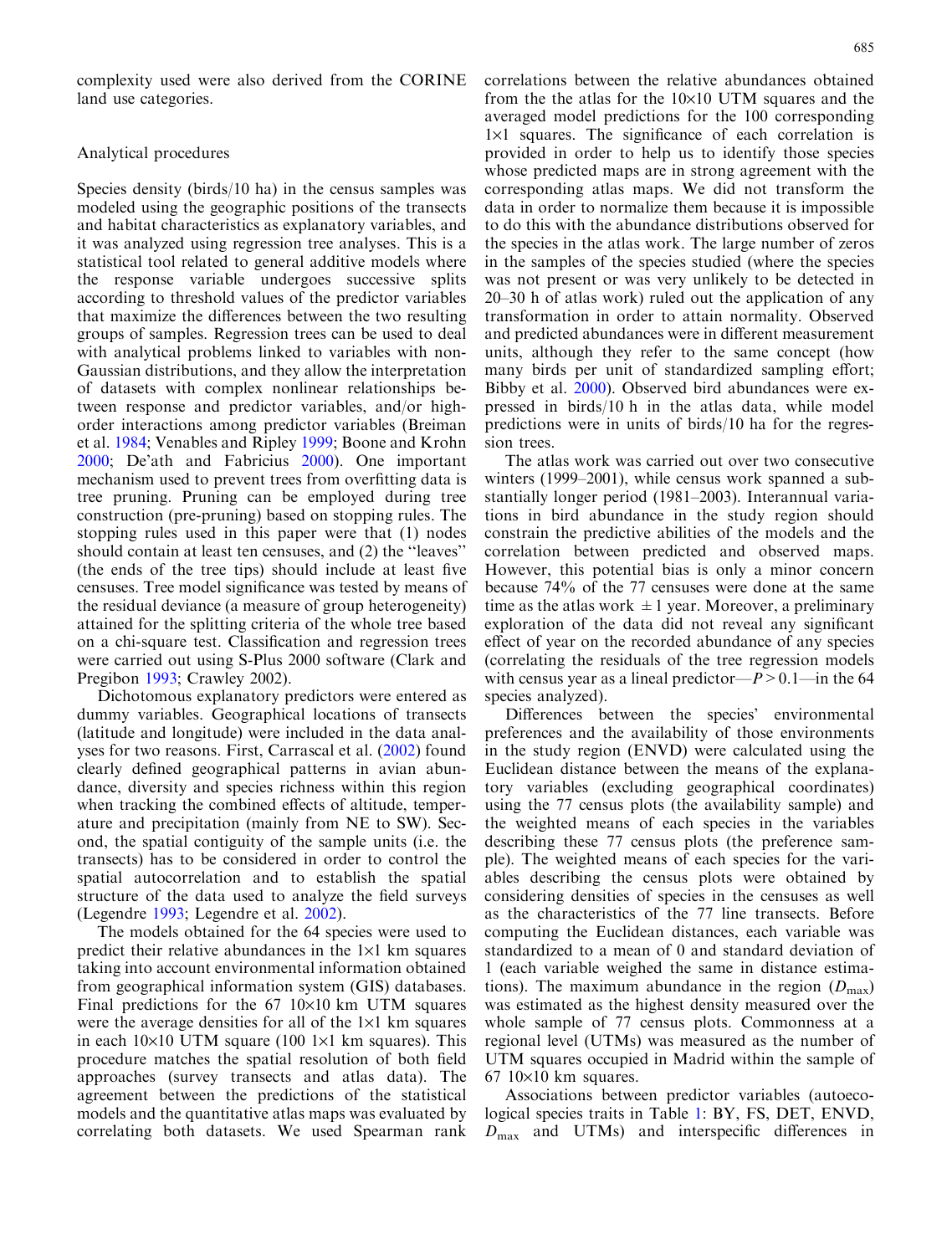| Species                 | $\boldsymbol{N}$ | Specific traits |           |      |             |            |             | Tree models |             |
|-------------------------|------------------|-----------------|-----------|------|-------------|------------|-------------|-------------|-------------|
|                         |                  | BY              | <b>FS</b> | DET  | <b>ENVD</b> | $D_{\max}$ | <b>UTMs</b> | $D^2\%$     | $r_{\rm s}$ |
| Aegithalos caudatus     | 28               | 0.64            | 5.9       | 67.1 | 2.38        | 11.5       | 64          | 75.0***     | $0.27*$     |
| Alauda arvensis         | 17               | 0.66            | 12.5      | 35.6 | 4.03        | 59.5       | 56          | $60.5***$   | $0.73***$   |
| Alectoris rufa          | 18               | 0.70            | 2.4       | 50.3 | 2.31        | 4.1        | 63          | 33.3***     | $0.43***$   |
| Anthus pratensis        | 23               | 0.45            | 4.4       | 50.8 | 2.28        | 67.6       | 64          | $21.1***$   | 0.13        |
| Buteo buteo             | 10               | 0.57            | 1.2       | 3.2  | 2.55        | 2.7        | 60          | $24.2**$    | 0.22        |
| Carduelis cannabina     | 25               | 0.62            | 31.1      | 59.7 | 3.07        | 64.9       | 65          | 19.8***     | 0.04        |
| Carduelis carduelis     | 34               | 0.59            | 13.4      | 35.0 | 1.49        | 48.3       | 65          | 34.8***     | $0.55***$   |
| Carduelis chloris       | 12               | 0.58            | 9.4       | 43.8 | 3.24        | 12.7       | 65          | 32.6***     | $0.61***$   |
| Carduelis spinus        | 11               | 0.34            | 11.4      | 56.9 | 2.35        | 32.1       | 31          | 32.6***     | $-0.31**$   |
| Certhia brachydactyla   | 34               | 0.61            | 1.2       | 43.3 | 2.26        | 17.4       | 62          | 49.5***     | $0.35**$    |
| Cettia cetti            | 13               | 0.56            | 1.1       | 68.7 | 3.34        | 22.1       | 52          | 44.5***     | $0.45***$   |
| Cisticola juncidis      | 11               | 0.39            | 1.3       | 49.4 | 3.11        | 4.0        | 31          | $38.0***$   | $0.39***$   |
| Columba livia           | 14               | 0.60            | 3.0       | 41.9 | 4.62        | 27.8       | 64          | $67.0***$   | $0.49***$   |
| Columba palumbus        | 24               | 0.63            | 15.5      | 13.1 | 3.91        | 53.8       | 65          | 29.1***     | $0.64***$   |
| Corvus corone           | 17               | 0.66            | 2.5       | 2.1  | 2.22        | 5.4        | 41          | $30.3***$   | 0.02        |
| Corvus monedula         | 12               | 0.69            | 29.6      | 35.9 | 2.95        | 26.1       | 54          | $31.2***$   | 0.12        |
| Cyanopica cyana         | 9                | 0.81            | 10.2      | 31.9 | 2.90        | 12.5       | 36          | $27.1***$   | $0.38***$   |
| Dendrocopos major       | 15               | 0.41            | 1.1       | 39.6 | 2.45        | 3.5        | 49          | 28.9***     | $0.40***$   |
| Emberiza cia            | 23               | 0.60            | 3.5       | 56.4 | 1.46        | 8.1        | 59          | 35.6***     | $0.31**$    |
| Emberiza cirlus         | 8                | 0.42            | 4.5       | 51.4 | 2.16        | 4.1        | 36          | $26.0***$   | 0.07        |
| Emberiza schoeniclus    | 5                | 0.57            | 2.4       | 53.7 | 3.29        | 7.5        | 25          | 41.4***     | $0.40***$   |
| Erithacus rubecula      | 45               | 0.66            | 1.0       | 44.9 | 1.70        | 12.1       | 67          | 79.3***     | 0.15        |
|                         | 6                | 0.60            |           | 20.0 | 2.60        | 0.9        | 59          | 32.7        | $-0.26*$    |
| Falco tinnunculus       |                  | 0.68            | 1.1       | 33.5 | 1.96        |            |             | 28.2***     | $0.51***$   |
| Fringilla coelebs       | 44               |                 | 6.1       |      |             | 111.6      | 66          |             | $0.64***$   |
| Galerida cristata       | 18               | 0.70            | 3.9       | 48.5 | 2.40        | 13.8       | 63          | $34.5***$   |             |
| Galerida theklae        | 20               | 0.58            | 2.8       | 40.5 | 1.92        | 6.1        | 49          | 40.3***     | $-0.17$     |
| Garrulus glandarius     | 7                | 0.73            | 1.5       | 4.8  | 2.07        | 0.3        | 34          | 11.2        | $0.34**$    |
| Lanius excubitor        | 23               | 0.52            | 1.1       | 35.4 | 1.08        | 1.2        | 64          | 32.3        | $-0.04$     |
| Loxia curvirostra       | 9                | 0.13            | 8.8       | 20.0 | 4.55        | 11.0       | 32          | 45.4***     | 0.23        |
| Lullula arborea         | 13               | 0.46            | 3.7       | 37.7 | 2.42        | 6.3        | 58          | 27.8***     | $0.30*$     |
| Melanocorypha calandra  | 6                | 0.54            | 26.0      | 38.6 | 3.84        | 28.5       | 24          | 29.5***     | $0.44***$   |
| Miliaria calandra       | 16               | 0.60            | 6.2       | 43.5 | 2.14        | 17.8       | 59          | $30.3***$   | $0.42***$   |
| Motacilla alba          | 35               | 0.52            | 2.2       | 41.5 | 2.02        | 14.5       | 66          | 37.2***     | 0.06        |
| Motacilla cinerea       | 9                | 0.23            | 1.2       | 75.6 | 3.64        | 4.2        | 48          | 34.8***     | 0.02        |
| Parus ater              | 21               | 0.74            | 5.0       | 54.9 | 3.56        | 26.1       | 48          | $69.9***$   | $0.64***$   |
| Parus caeruleus         | 42               | 0.39            | 1.5       | 55.8 | 2.36        | 26.4       | 67          | 65.3***     | 0.18        |
| Parus cristatus         | 18               | 0.84            | 2.1       | 48.0 | 3.60        | 7.8        | 38          | 66.5***     | $0.66***$   |
| Parus major             | 49               | 0.65            | 1.6       | 45.7 | 1.73        | 16.0       | 66          | 58.0***     | $0.34**$    |
| Passer domesticus       | 25               | 0.65            | 16.6      | 63.9 | 4.44        | 161.3      | 67          | 78.4***     | $0.46***$   |
| Passer montanus         | 12               | 0.33            | 9.7       | 95.2 | 2.93        | 7.5        | 62          | 38.6***     | 0.03        |
| Petronia petronia       | $\overline{7}$   | 0.36            | 9.9       | 31.1 | 2.13        | 4.2        | 38          | 24.9***     | 0.00        |
| Phoenicurus ochruros    | 21               | 0.32            | 1.1       | 66.8 | 1.34        | 5.8        | 66          | $37.5***$   | $0.32**$    |
| Phylloscopus collybita  | 37               | 0.62            | 1.7       | 59.8 | 3.07        | 55.2       | 66          | 39.4***     | 0.12        |
| Pica pica               | 40               | 0.72            | 2.8       | 28.1 | 2.35        | 23.8       | 66          | 44.3***     | $0.41***$   |
| Picus viridis           | 23               | 0.49            | 1.0       | 11.1 | 1.74        | 1.6        | 66          | 46.5***     | $0.32**$    |
| Prunella modularis      | 19               | 0.56            | 1.1       | 40.5 | 1.13        | 3.6        | 44          | 34.6***     | $0.30*$     |
| Regulus ignicapillus    | 28               | 0.41            | 2.1       | 64.8 | 2.75        | 10.0       | 59          | 59.9***     | $0.29*$     |
| Regulus regulus         | 13               | 0.31            | 4.5       | 85.7 | 3.96        | 7.2        | 31          | 53.5***     | $0.25*$     |
| Remiz pendulinus        | 6                | 0.74            | 2.6       | 59.0 | 3.21        | 21.3       | 21          | 41.1***     | $0.43***$   |
| Saxicola torquata       | 28               | 0.38            | 1.4       | 48.5 | 2.42        | 5.0        | 62          | 57.1***     | $0.34**$    |
| Serinus citrinella      | 12               | 0.10            | 3.3       | 33.9 | 4.10        | 13.8       | 10          | 20.4***     | $0.29*$     |
| Serinus serinus         | 35               | 0.63            | 5.9       | 43.4 | 1.51        | 20.9       | 65          | 57.5***     | $0.47***$   |
| Sitta europaea          | 15               | 0.66            | 1.3       | 35.2 | 3.68        | 3.8        | 18          | $37.4***$   | $0.63***$   |
| Sturnus unicolor        | 32               | 0.44            | 67.8      | 14.4 | 3.32        | 58.0       | 67          | 63.6***     | 0.18        |
| Sylvia atricapilla      | 14               | 0.39            | 1.1       | 60.3 | 3.87        | 13.0       | 52          | 23.2***     | $0.41***$   |
| Sylvia melanocephala    | 13               | 0.71            | 1.0       | 49.2 | 4.16        | 4.8        | 57          | 46.3***     | $0.40***$   |
| Svlvia undata           | 22               | 0.49            | 1.2       | 45.4 | 2.15        | 4.7        | 59          | 47.8***     | 0.03        |
| Troglodytes troglodytes | 28               | 0.37            | 1.1       | 54.0 | 2.43        | 4.8        | 59          | 58.5***     | 0.09        |
| Turdus iliacus          | 9                | 0.23            | 7.6       | 17.8 | 3.02        | 6.3        | 43          | 33.5***     | 0.18        |
| Turdus merula           | 52               | 0.69            | 1.3       | 44.6 | 2.04        | 17.3       | 67          | 54.9***     | $0.29*$     |
| Turdus philomelos       | 34               | 0.61            | 2.8       | 56.8 | 2.68        | 40.4       | 66          | 25.3***     | $0.48***$   |
| Turdus viscivorus       | 26               | 0.82            | 10.6      | 17.3 | 2.04        | 12.4       | 51          | $19.6***$   | $0.34**$    |
| Upupa epops             | 5                | 0.37            | 1.1       | 42.4 | 3.45        | 0.4        | 42          | 26.4        | $0.39***$   |

<span id="page-5-0"></span>Table 1 Values of the specific traits considered for the 64 species studied, and the results from models built to predict the densities (birds/ 10 ha; regression trees) of 64 bird species in 77 census transects made in Central Spain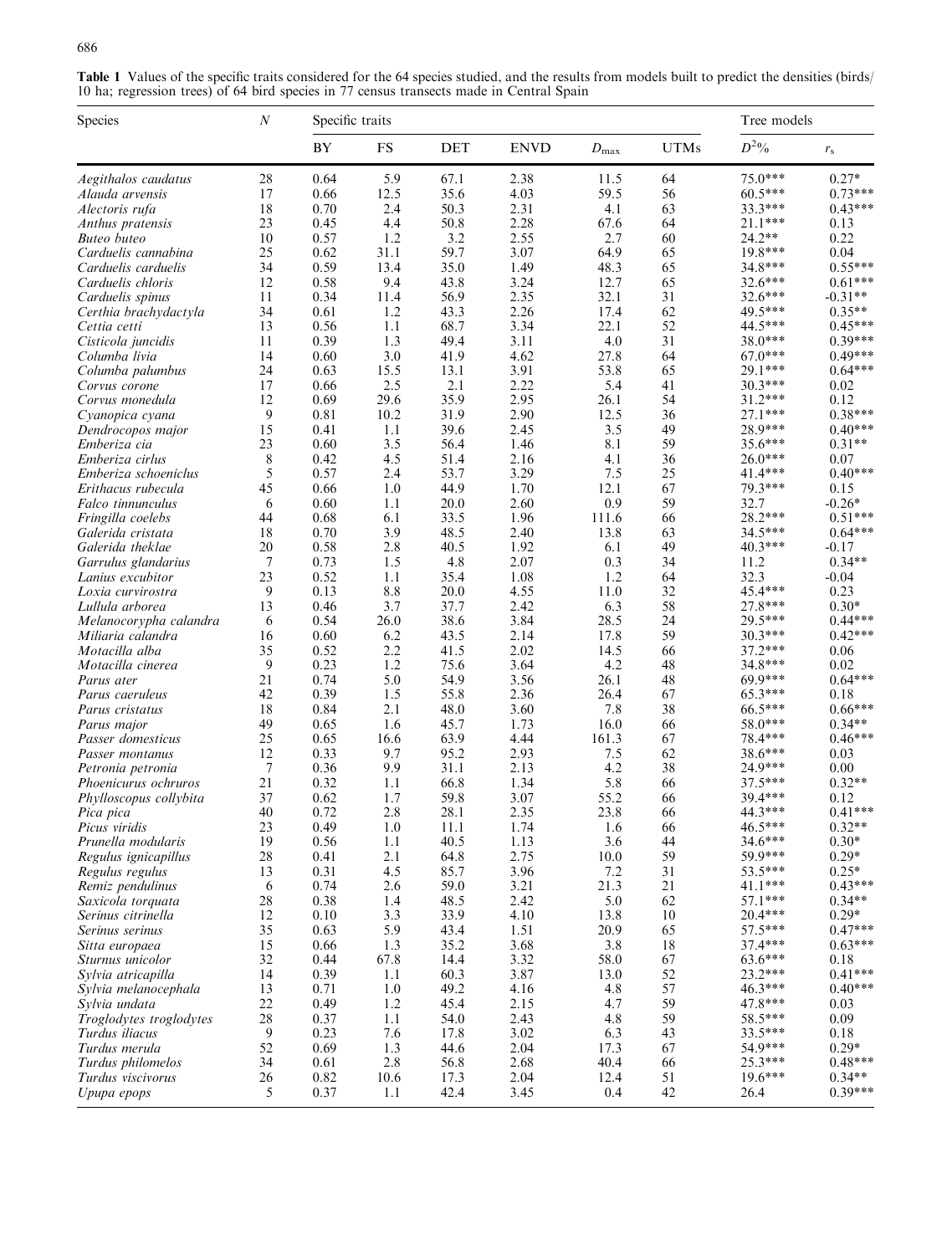## <span id="page-6-0"></span>Table 1 Continued

| <b>Species</b>    | N  |      | Specific traits |     |             |                    |             |               | Tree models |  |
|-------------------|----|------|-----------------|-----|-------------|--------------------|-------------|---------------|-------------|--|
|                   |    | BY   | FS              | DET | <b>ENVD</b> | $\nu_{\text{max}}$ | <b>UTMs</b> | $D^{20}/_{0}$ |             |  |
| Vanellus vanellus | 10 | 0.48 | າາ າ<br>22. L   | 9.8 | 3.30        | ، ، ب              | 35          | $26.1***$     | $0.32**$    |  |

N number of census transects where the species were present, BY between-year constancy in regional distribution (Spearman rank correlation between distribution patterns observed in two consecutive winters), FS average flock size, DET inconspicuousness measured as the percentage of birds detected in the proximity of the observer (less than 25 m), ENVD distance between average environmental preferences and environments available in the study region,  $D_{\text{max}}$  maximum abundance measured in the sample of 77 censuses, UTMs commonness in the study region, given as the number UTM 10×10 km squares occupied by each species (out of a maximum of 67),  $D^2\%$ reduction in original deviance obtained by tree regression models, expressed in percent (the significances of the tree models are expressed with asterisks),  $r_s$  Spearman correlations between observed (atlas data) and predicted relative abundances (significance of  $r_s$  expressed with asterisks)

\*\*\* $P < 0.001$ , \*\* $P < 0.01$ , \* $P < 0.05$ 

prediction accuracy  $(r_s:$  Spearman rank correlations between observed atlas and predicted relative abundances per UTM  $10\times10$  square) were analyzed by means of multiple regression analysis.

Bird species are related through evolution via a phylogenetic scheme, and so they should not be treated as independent sample units (Felsenstein [1985](#page-9-0); Harvey and Purvis [1991\)](#page-9-0). Nevertheless, in some instances ecologists are not interested in patterns of biological diversification across evolutionary time, but only in present-day relationships comprising nonevolutionary associations formed in human-transformed environments (Westoby et al. [1995;](#page-10-0) Ricklefs and Starck [1996\)](#page-9-0). Since we are studying the relationships between ecological species traits and present-day distributions of species in a transformed landscape, we have simplified the data analysis, avoiding comparative methods.

#### **Results**

Model building and prediction of regional distribution

The original deviance explained by the statistical models built using the species densities observed in the sample of 77 census transects was moderate (Table [1](#page-5-0); mean =  $41.7\%$ , range  $19.6-79.3\%$  in models including 2–8 splitting criteria). Nearly all models were statistically significant ( $P < 0.01$  in 60 out of 64 species).

Predictions from regression tree models were significantly associated with observed distributions of relative abundances in the atlas squares in 68.8% of the species (44 out of 64; Table [1](#page-5-0)). Spearman correlation values between the observed relative atlas abundances and the predictions from the census-based models were highly variable (range  $-0.31$  to 0.73), with an average of 0.29.

Interspecific variation in the predictive accuracies of the statistical models

A significant amount of the interspecific variability in the agreement between predictions from the regression trees and the atlas data was explained by ecological species traits  $(R^2 = 0.328, F_{(7,56)} = 3.90, P = 0.002;$ Table 2). Accuracy in predicting the bird atlas distributions was positively and significantly associated with the between-year constancy in regional distribution, which explained the largest proportion of the interspecific variability (Table 2). Differences between environmental preferences and environments available in the study region also (positively) affected the agreement between model predictions and atlas data (Fig. [2](#page-7-0)). The remaining autoecological traits and the explained deviance of the regression trees did not affect the interspecific differences.

**Table 2** Results from multiple regression analysis relating the agreement between atlas data and predictions of regression trees (see  $r_s$  in Table [1\)](#page-5-0) and the model characteristics and ecological traits of species in the study region

|                                                        |          |              | $\%$ var |
|--------------------------------------------------------|----------|--------------|----------|
| $\%$ Deviance explained by the model $(D^2\%)$         | $-0.013$ | 0.926        | 0.01     |
| Between-year constancy (BY)                            | 0.418    | ${}_{0.001}$ | 14.69    |
| Ecological specialization (ENVD)                       | 0.412    | 0.014        | 7.73     |
| Maximum abundance $(D_{\text{max}}; \text{ in } \log)$ | 0.154    | 0.476        | 0.62     |
| Inconspicuousness (DET)                                | $-0.057$ | 0.671        | 0.22     |
| Flock size $(FS; \text{ in } log)$                     | $-0.156$ | 0.351        | 1.06     |
| Commonness at the regional scale (UTMS)                | 0.049    | 0.816        | 0.07     |

See Table [1](#page-5-0) for the meanings of the variables. Sample size is 64 species

 $\beta$  standardized partial regression coefficient, % var explained variance (sum of squares of each effect divided by the total sum of squares)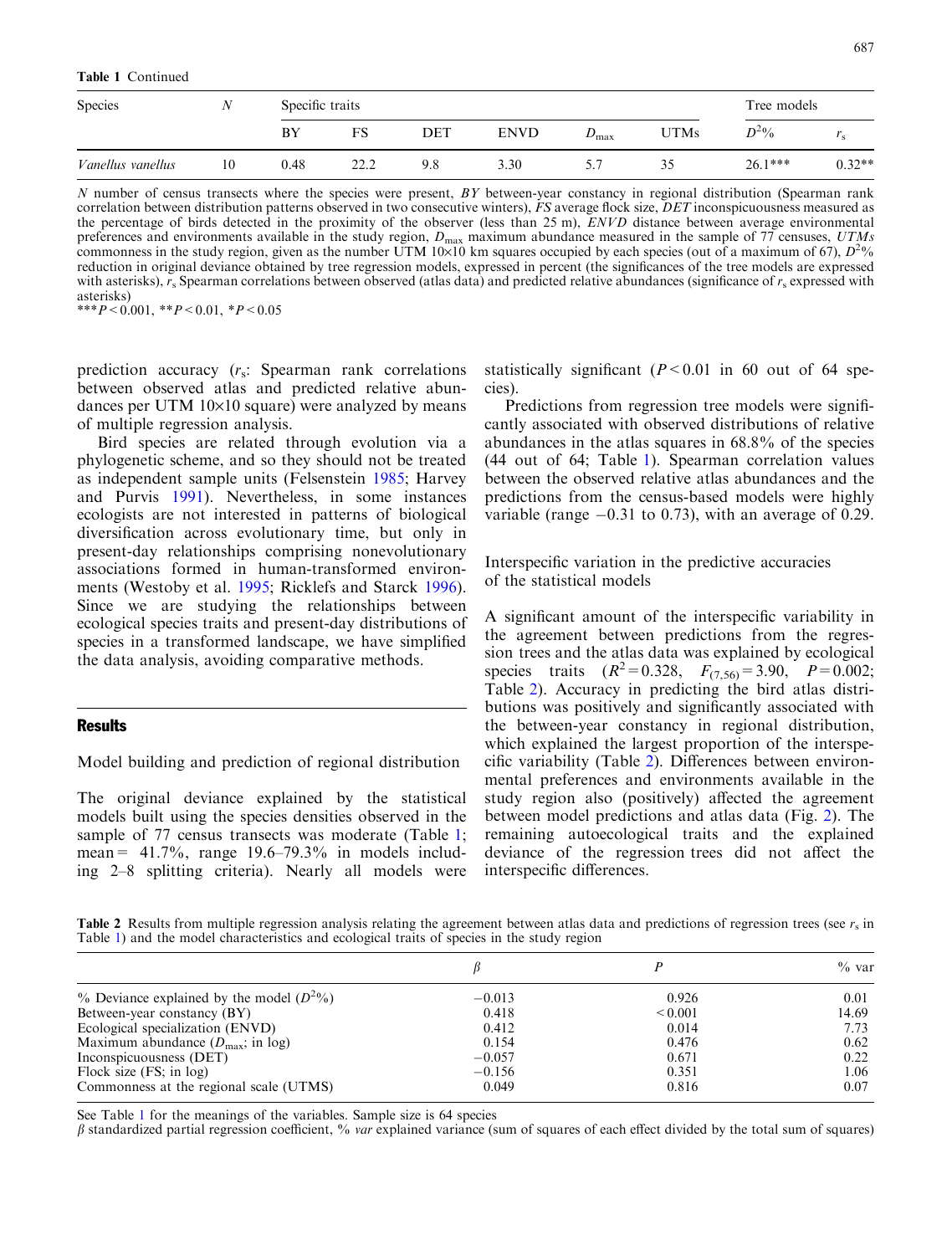<span id="page-7-0"></span>688

Fig. 2 Relationship between the environmental specialization (ENVD) and the between-year constancy in regional distribution (BY) along with the prediction accuracy of the regression trees (the agreement between the relative abundances predicted by habitat models and those observed in atlas work; see  $r_s$  in Table [1\)](#page-5-0). Prediction accuracy is directly proportional to dot size. Sample size is 64 species



#### between-year constancy in regional distribution

## **Discussion**

Factors affecting accuracy of bird modeling and mapping

We were able to predict the regional winter distributions of most bird species from statistical models of local densities, although there was a considerable interspecific variability in the agreement with quantitative atlas maps. Explaining why the disagreements between atlas distribution and the distribution predicted by the models are higher in some species than in others is more interesting than stating the successes and failures of the models. Thus, disagreements between observed and predicted results were associated with ecological traits related to distribution patterns. This fact is habitually dismissed when modeling species distribution (but see Boone and Krohn [1999](#page-8-0); Stockwell and Peterson [2002](#page-9-0); Kadmon et al. [2003\)](#page-9-0).

The most important predictor of these disagreements was the between-year constancy in atlas distribution. Nomadic and irruptive species, whose winter quarters lay in northern latitudes, reached our study area in high numbers only after environmental conditions worsened severely in their normal wintering areas [this includes species such as the Redwing (*Turdus iliacus*) and the Siskin (Carduelis spinus)]. These species are likely to be recorded randomly in the study region because their wintering in the area is largely mediated by nonlocal factors. Therefore, their occurrence or abundance will be weakly related to the suitability of a particular area, and the same atlas square can attain very different abundance estimates in two consecutive years. In these cases it is unlikely that wintering birds occupy all of the suitable habitat in a region. However, these

disagreements between the relative abundances predicted by statistical models and those observed in quantitative atlas maps are pessimistically counted as a failure of the former.

Environmental specialization, measured as differences between environmental preferences and habitat availability in the study region (ENVD in this paper), also explained the disagreements. The distributions of stenotopic species with small available areas in the study region are similarly depicted with both the atlas and the statistical models. On the other hand, ubiquitous species do not show clear relations with the kind of coarsegrained explanatory variables we used, and thus they are difficult to model (Brotons et al. [2004b](#page-8-0)). Besides, these species appear in most atlas squares because there are probably many suitable patches for a eurytopic species in 100 km<sup>2</sup>. It is worth noting that habitat width seems of little value per se, and may even be misleading when predicting the success of a model (Boone and Krohn [1999;](#page-8-0) Garrison and Lupo [2002;](#page-9-0) Hepinstall et al. [2002](#page-9-0); but see Stockwell and Peterson [2002\)](#page-9-0), because it is the interaction between habitat preferences and environmental availability that really matters.

Predictions of inconspicuousness, maximum abundance, flock size and commonness were not supported by our data. These variables had no effect on the correlation between model predictions and observed quantitative distributions derived from atlas maps (Table [2\)](#page-6-0). Some of these effects have not been consistently supported in the literature for different taxa. Thus, Stockwell and Peterson ([2002](#page-9-0)) found that widespread species were modeled less accurately than those species with more restricted geographical ranges, while some authors found the opposite (Boone and Krohn [1999](#page-8-0); Kadmon et al. [2003](#page-9-0)). Finally, the species with the more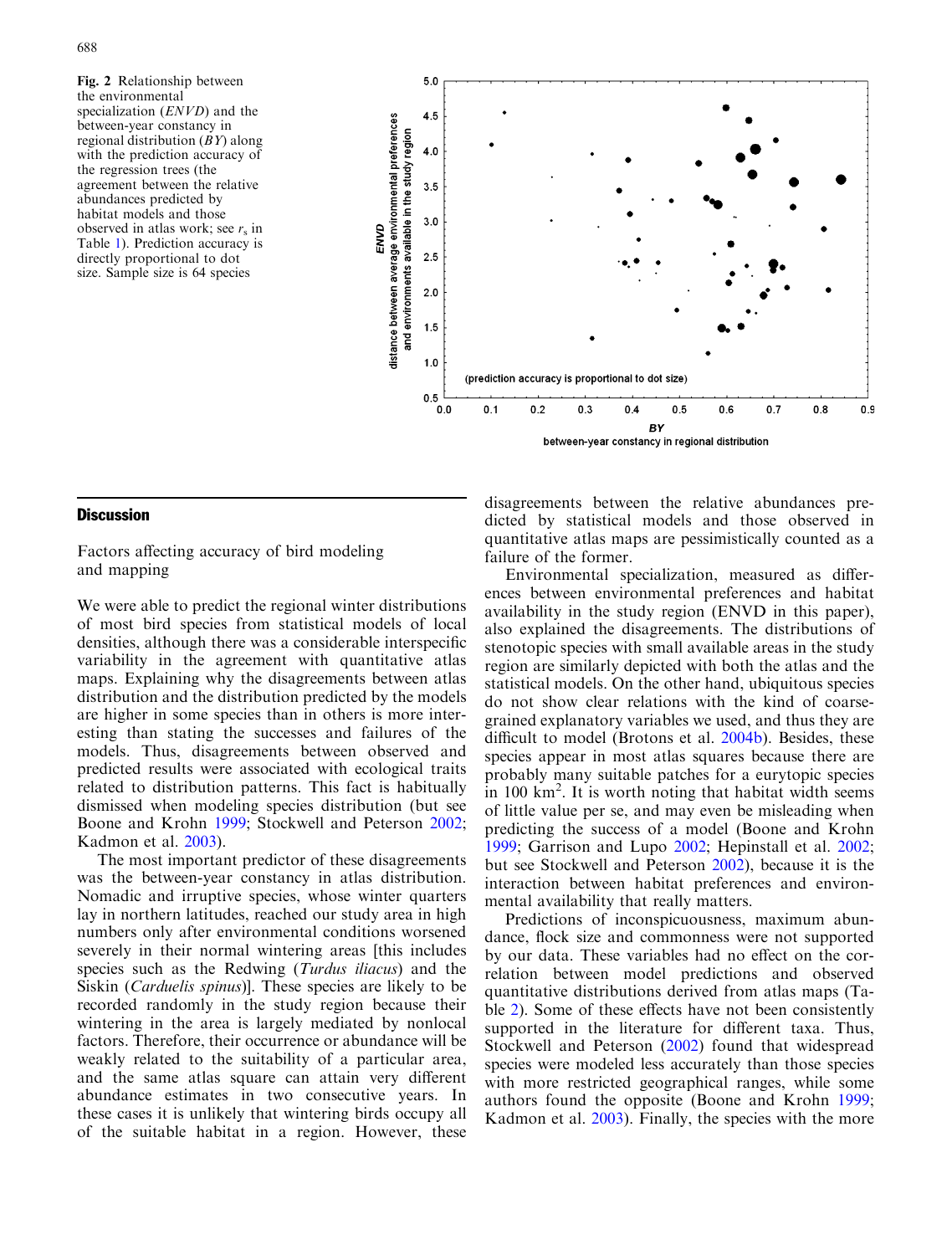<span id="page-8-0"></span>explanatory habitat models, as judged by the amount of explained deviance, did not show better agreements between distributions derived from statistical models and maps. This fact should prevent us from using the model's percentage of explained deviance as a measure of its predictive power (MacNally [2000\)](#page-9-0).

Statistical models of census inventories as a complement to atlas work

The modeling approach to studying species distributions, based on randomly established census locations or those following a stratified sampling, has several advantages over traditional atlas studies. First, the sampling protocol based on quantitative inventories for census localities yields data on fine-grained patterns of distribution and abundance of species—such as ecological densities (range and maximum), habitat preferences and ecological width—more easily. This information may help us to empirically assess the commonness–rarity of organisms in order to define local conservation priorities at different administrative and political levels (e.g., red lists). Second, statistical models relating occurrence or abundance data to some environmental variables—such as habitat, land use and topographical features—allow us to explain and predict bird distribution. These models can produce maps at higher resolutions than those achieved in atlas work, and can be subjected to more formal criticism when evaluating their degrees of success and their shortcomings (Guisan and Zimmermann [2000](#page-9-0); Pearce and Ferrier [2000a\)](#page-9-0).

On the other hand, the effort undertaken for an atlas is typically larger than that required by quantitative inventories on census localities even though they both provide the same kind of information: maps. Considering a sample size of 2 km (10 ha) per locality, the time invested in the Madrid atlas would have allowed for approximately 800 census plots. This huge sample size is one order of magnitude higher than that used in this study to build statistical models. The difference would have been even greater if we follow the recommendations for atlas work stated by other authors (40–45 h for 5·5 km squares in forested habitats, Roberge and Svensson [2003](#page-9-0)). For these reasons, the statistical models derived from quantitative inventories on census localities could be thought of as an interesting complementary approach to atlas work.

The approach of this paper (random stratified sampling and modeling of species distribution, together with spatially explicit predictions obtained using GIS techniques) can be readily generalized as a complement to bird atlas work. We recommend transects of 2 km censused in 1 h, recording species within 25 m belts and at any distance from the observer (useful for very scarce and highly detectable species). We suggest that this complementary methodology could be used in those environmental heterogeneous territories where sampling the whole ecological variability with a limited number of 689

qualified observers or economic resources available is a formidable endeavor.

Acknowledgements We would like to thank Juan Carlos del Moral for facilitating access to the database of wintering birds in Madrid, and to all of the volunteers that made it possible to build the atlas. Two anonymous referees considerably improved a first version of the manuscript. Claire Jasinski kindly improved the English of an early draft. This paper is a contribution to the project 07M/0080/ 2002 funded by the Consejería de Educación de la Comunidad de Madrid, and BOS2000-0993 funded by the Spanish Ministerio de Ciencia y Tecnología. David Palomino was supported by an "El Ventorrillo'' Field Station-CSIC grant.

## References

- Anderson RP, Lew N, Peterson AT (2003) Evaluating predictive models of species' distributions: criteria for selecting optimal models. Ecol Model 162:211–232
- Araújo MB, Williams PH (2000) Selecting areas for species persistence using occurrence data. Biol Conserv 96:331–345
- Araújo MB, Thuiller W, Williams PH, Reginster I (2005) Downscaling European species atlas distributions to a finer resolution: implications for conservation planning. Glob Ecol Biogeogr 14:17–30
- Asher J, Warren M, Fox R, Harding P, Jeffcoate G, Jeffcoate S (2001) The millennium atlas of butterflies in Britain and Ireland. Oxford University Press, Oxford
- Atkinson PW, Fuller RJ, Vickery JA (2002) Large-scale patterns of summer and winter bird distribution in relation to farmland type in England and Wales. Ecography 25:466–480
- Austin MP, Nicholls AO, Margules CR (1990) Measurement of the realized qualitative niche: environmental niches of five Eucalyptus species. Environ Manage 60:161–177
- Bibby CJ, Burgess ND, Hill DA, Mustoe SM (2000) Bird census techniques. Academic, New York
- Boone RB, Krohn WB (1999) Modeling the occurrence of bird species: are the errors predictable? Ecol Appl 9:835–848
- Boone RB, Krohn WB (2000) Relationship between avian range limits and plant transition zones in Maine. J Biogeogr 27:471–482
- Boulinier T, Nichols JD, Hines JE, Sauer JR, Flather CH, Pollock KH (1998) Higher temporal variability of forest breeding bird communities in fragmented landscapes. Proc Natl Acad Sci USA 95:7497–7501
- Breiman L, Friedman JH, Olshen RA, Stone CJ (1984) Classification and regression trees. Chapman & Hall, New York
- Brotons L, Mañosa S, Estrada J (2004a) Modelling the effects of irrigation schemes on the distribution of steppe birds in Mediterranean farmland. Biodivers Conserv 13:1039–1058
- Brotons L, Thuiller W, Araújo MB, Hirzel AH (2004b) Presenceabsence versus presence-only modelling methods for predicting bird habitat suitability. Ecography 27:437–448
- Carrascal LM (1988) Influencia de las condiciones ambientales sobre la organización de la comunidad de aves invernante en un bosque subalpino mediterráneo. Doñana Acta Verteb 15:111-131
- Carrascal LM, Alonso CL, Palomino D (2000) Análisis ambiental de la influencia sobre la fauna silvestre del desdoblamiento y puesta en servicio del tramo 21,8-39,5 de la carretera M-501 (Aves ''no rapaces'' en el entorno de la carretera M-501). Technical Report for the Consejería de Transportes y Obras Públicas de la Comunidad de Madrid-CSIC, Madrid
- Carrascal LM, Palomino D, Lobo JM (2002) Patterns of habitat preference and distribution and abundance of wintering bird fauna in Central Spain. Analysis and prediction of the effect of ecological factors (in Spanish). Anim Biodivers Conserv 25:7– 40
- Clark LA, Pregibon D (1993) Tree-based models. In: Chambers JM, Hastie TJ (eds) Statistical models in S. Chapman & Hall, London, pp. 377–419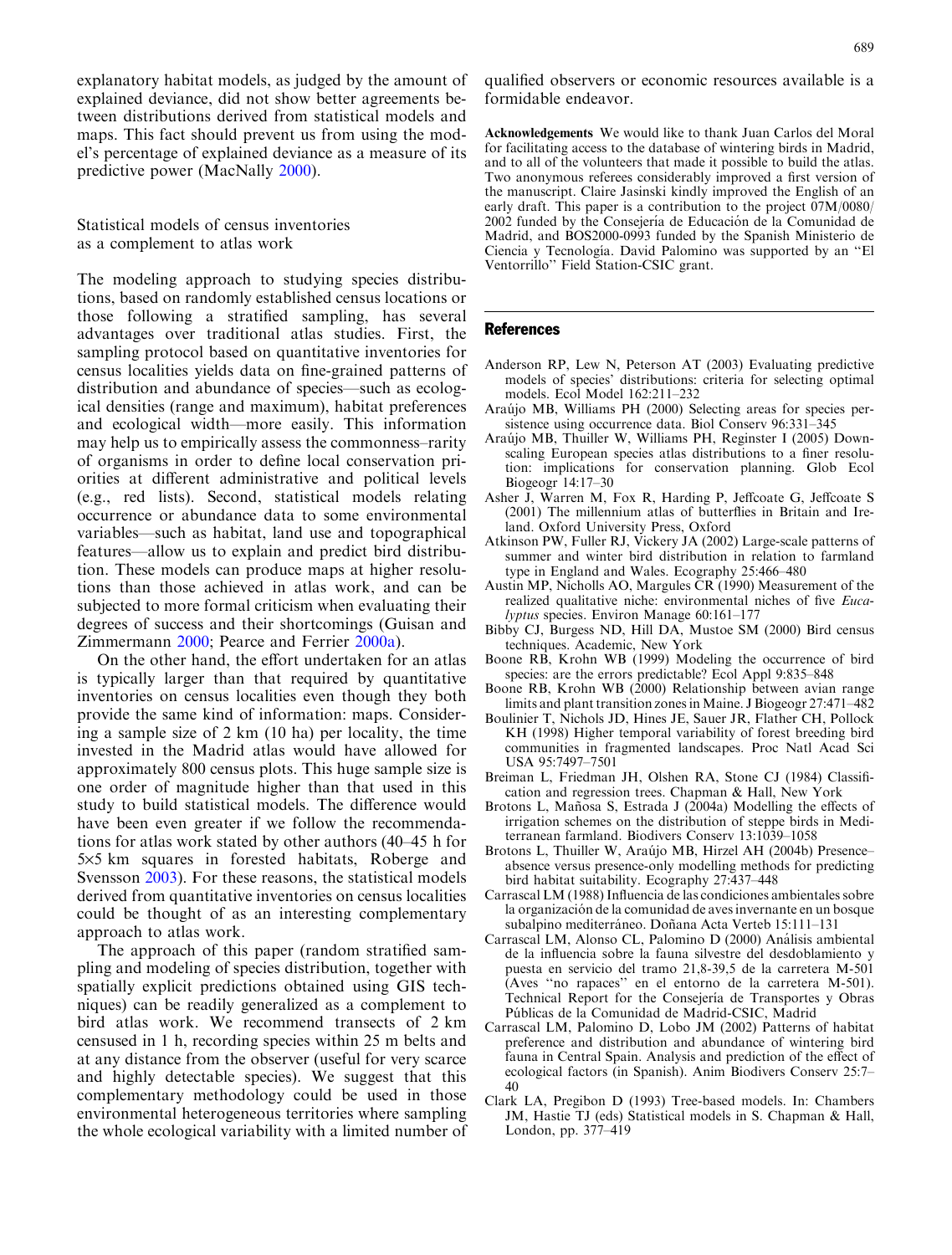- <span id="page-9-0"></span>Crawley MJ (2002) Statistical computing. An introduction to data analysis using S-plus. Wiley, New York
- De'ath G, Fabricius KE (2000) Classification and regression trees: a powerful yet simple technique for ecological data analysis. Ecology 81:3178–3192
- Del Moral JC, Molina B, De la Puente J, Pérez-Tris J (2002) Atlas de las Aves Invernantes de Madrid 1999–2001. SEO-Monticola y Comunidad de Madrid, Madrid
- Dennis RLH, Hardy PB (1999) Targeting squares for survey: predicting species richness and incidence of species for a butterfly atlas. Glob Ecol Biogeogr 8:443–454
- Dennis RLH, Thomas CD (2000) Bias in butterfly distribution maps: the influence of hot spots and recorder's home range. J Insect Conserv 4:73–77
- Donald PF, Fuller RJ (1998) Ornithological atlas data: a review of uses and limitations. Bird Study 45:129–145
- Eastman JR (1999) Idrisi32. Reference guide. Clark University, **Worcester**
- Felsenstein J (1985) Phylogenies and the comparative method. Am Nat 125:1–15
- Garrison BA, Lupo T (2002) Accuracy of bird range maps based on habitat maps and habitat relationships models. In: Scott JM, Heglund PJ, Morrison ML, Haufler JB, Raphael MG, Wall WA, Samson FB (eds) Predicting species occurrences. Issues of scale and accuracy. Island, Washington DC, pp. 367–375
- Gaston KJ, Blackburn TM (2000) Pattern and process in macroecology. Blackwell Science, Oxford
- Guisan A, Zimmermann NE (2000) Predictive habitat distribution models in ecology. Ecol Model 135:147–186
- Hagemeijer EJM, Blair MJ (1997) The EBCC atlas of European breeding birds: their distribution and abundance. Poyser, London
- Harvey PH, Purvis A (1991) Comparative methods for explaining adaptations. Nature 351:619–624
- Hepinstall JA, Krohn WB, Sader SA (2002) Effects of niche width on the performance and agreement of avian habitat models. In: Scott JM, Heglund PJ, Morrison ML, Haufler JB, Raphael MG, Wall WA, Samson FB (eds) Predicting species occurrences. Issues of scale and accuracy. Island, Washington DC, pp. 593–606
- IUCN (2001) IUCN Red List Categories and Criteria: Version 3.1. World Conservation Union, Gland, Switzerland
- Iverson LR, Prasad AM (1998) Predicting abundance of 80 tree species following climate change in the eastern United States. Ecol Monogr 68:465–468
- Izco J (1984) Madrid Verde. M.A.P.A.-Comunidad Autónoma de Madrid, Madrid
- Jalas J, Suominen J, Lampinen R (1999) Atlas florae Europaeae: distribution of vascular plants in Europe. The Committee for Mapping the Flora of Europe and Societas Biologica Fennica Vanamo, Helsinki
- Järvinen O (1978) Species-specific census efficiency in line transects. Ornis Scand 9:164–167
- Järvinen O, Väisänen RA (1975) Estimating relative densities of breeding birds by line transect method. Oikos 26:316–322
- Järvinen O, Väisänen RA (1976) Estimating relative densities of breeding birds by the line transect method. IV. Geographical constancy of the proportion of main belt observations. Ornis Fenn 53:87–91
- Kadmon R, Farber O, Danin A (2003) A systematic analysis of factors affecting the performance of climatic envelope models. Ecol Appl 13:853–867
- Legendre P (1993) Spatial autocorrelation: trouble or new paradigm? Ecology 74:1659–1673
- Legendre P, Legendre L (1998) Numerical ecology, 2nd edn. Elsevier, Oxford
- Legendre P, Dale MRT, Fortin MJ, Gurevitch J, Hohn M, Myers D (2002) The consequences of spatial structure for design and analysis of ecological field surveys. Ecography 25:601–615
- MacNally R (2000) Regression and model-building in conservation biology, biogeography and ecology: the distinction between—and reconciliation of—''predictive'' and ''explanatory'' models. Biodivers Conserv 9:655–671
- Maron M, Lill A, Watson DM, MacNally R (2005) Temporal variation in bird assemblages: how representative is a one-year snapshot? Austral Ecol 30:383–394
- Martí R, Del Moral JC (2003) Atlas de las Aves Reproductoras de Espan˜a. Ministerio de Medio Ambiente-SEO/BirdLife, Madrid
- Martínez JA, Serrano D, Zuberogoitia I (2003) Predictive models of habitat preferences for the Eurasian eagle owl Bubo bubo: a multiscale approach. Ecography 26:21–28
- Mitchell-Jones AJ, Amori G, Bogdanowicz W, Krystufek B, Reijnders PJH, Spitzenberger F, Stubbe M, Thissen JMB, Vohralik V, Zima J (1999) The atlas of European mammals. Academic, London
- Monreal J (1986) Evolución Anual de los Parámetros de la Comunidad de Aves de la Vega del Río Tajuña (Madrid). Tesis de licenciatura. Universidad Complutense de Madrid, Madrid
- Osborne PE, Alonso JC, Bryant RG (2001) Modelling landscapescale habitat use using GIS and remote sensing: a case study with great bustards. J Appl Ecol 38:458–471
- Palomo LJ, Gisbert J (2002) Análisis de la información obtenida. In: Palomo LJ, Gisbert J (eds) Atlas de los Mamíferos Terrestres de España. Dirección General de la Conservación de la Naturaleza-SECEM-SECEMU, Madrid, pp. 473–492
- Pearce J, Ferrier S (2000a) Evaluating the predictive performance of habitat models developed using logistic regression. Ecol Model 133:225–245
- Pearce J, Ferrier S (2000b) An evaluation of alternative algorithms for fitting species distribution models using logistic regression. Ecol Model 128:127–147
- Pearce J, Ferrier S, Scotts D (2001) An evaluation of the predictive performance of distributional models for flora and fauna in northeast New South Wales. J Environ Manage 62:171– 184
- Pearson RG, Dawson TP, Berry PM, Harrison PA (2002) SPE-CIES: a spatial evaluation of climate impact on the envelope of species. Ecol Model 154:289–300
- Pleguezuelos JM, Ma´rquez R, Lizana M (2002) Atlas y Libro Rojo de los Anfibios y Reptiles de España. Dirección General de la Conservación de la Naturaleza-AHE, Madrid
- Potti J (1985a) La sucesión de las comunidades de aves en los pinares repoblados de Pinus sylvestris del macizo de Ayllón (Sistema Central). Ardeola 32:253–277
- Potti J (1985b) Las Comunidades de Aves del Macizo de Ayllón. Tesis de licenciatura. Universidad Complutense de Madrid, Madrid
- Ricklefs RE, Starck JM (1996) Applications of phylogenetically independent contrasts: a mixed progress report. Oikos 77:167– 172
- Roberge JM, Svensson S (2003) How much time is required to survey land birds in forest-dominated atlas squares? Ornis Fenn 80:111–120
- Santos T, Suárez F, Tellería JL (1983) The bird communities of the Spanish juniper woodland (Juniperus thurifera L.). In: Purroy FJ (ed) VII Int Conf on Bird Census Work. Universidad de León, León, pp.  $79-88$
- Scott JM, Heglund PJ, Morrison ML, Haufler JB, Raphael MG, Wall WA, Samson FB (2002) Predicting species occurrences. Issues of scale and accuracy. Island, Washington DC
- Seoane J, Viñuela J, Díaz-Delgado R, Bustamante J (2003) The effects of land use and climate on red kite distribution in the Iberian peninsula. Biol Conserv 111:401–414
- Seoane J, Carrascal LM, Alonso CL, Palomino D (2005) Speciesspecific traits associated to prediction errors in bird habitat suitability modelling. Ecol Model 185:299–308
- Stockwell DRB, Peterson AT (2002) Effects of sample size on accuracy of species distribution models. Ecol Model 148:1–13
- Teixeira J, Ferrand N, Arntzen JW (2001) Biogeography of the golden striped salamander Chioglossa lusitanica: a field survey and spatial modelling approach. Ecography 24:618–624
- Tellería JL (1986) Manual para el Censo de los Vertebrados Terrestres. Raíces, Madrid